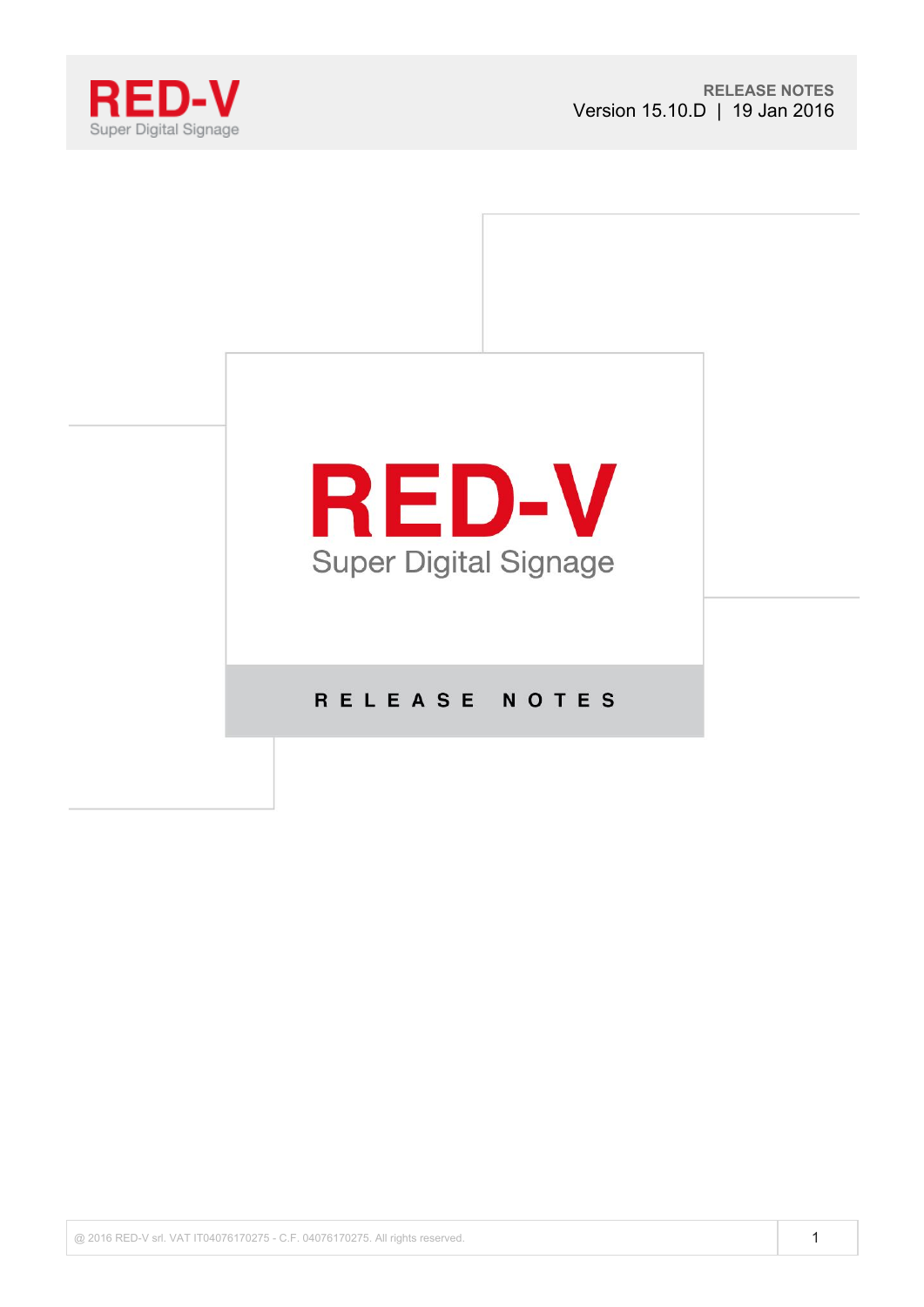

# Release notes

This document contains the release notes for RED-V Server ver. 15.10.D.

# **NEW FEATURES AND FUNCTIONALITIES**

## **Added Demo Companies**

Companies can now be marked as Demo to ease company management.

The Company page now loads by default only the Operative companies (i.e. non demo), and by changing the filter on the table it's possible to load the Demo companies and also the sub-companies.

#### **Sub accounts management**

Admin users are now able to create new Companies (Sub accounts) for their own customers. To access the Companies page the menu item "Companies" has been added in the top-right pull down menu (where these is also the Exit button).

Limitations on the sub-accounts are:

- total number of devices on all sub-accounts cannot exceed the max number of devices of the parent account
- total storage space on all sub-accounts cannot exceed the quota storage of the parent account
- no limits on number of sub-account that can be created
- sub-account cannot create sub-sub-accounts

#### **Extended user roles**

On the edit user page it is possible to set the list of granted/denied permissions for any single user.

It is now possible to create a user and assign to him just a subset of the available permissions, for example only Upload, Channel and Program.

The left side menu shows only the granted user permissions, right after the user has logged in.